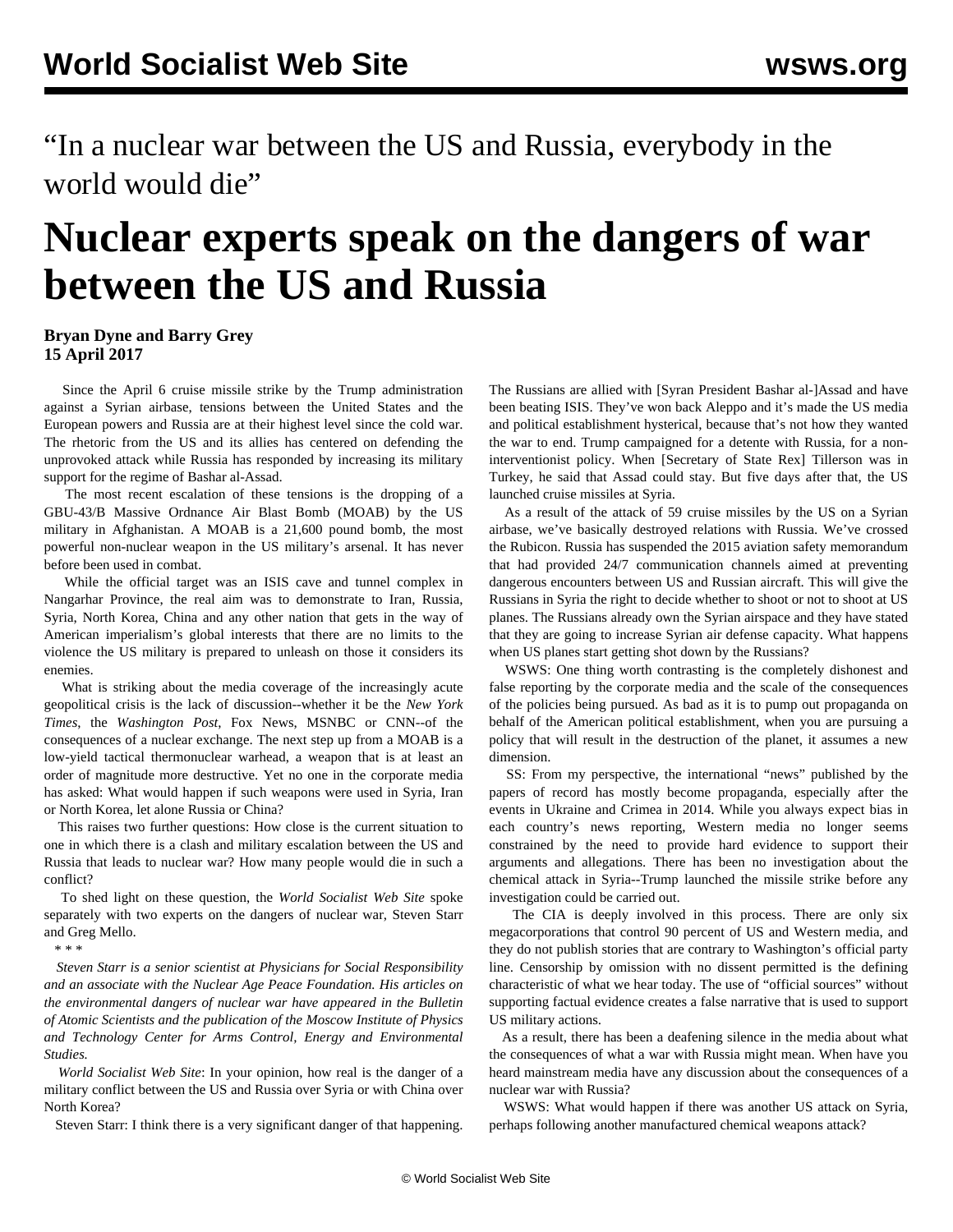SS: The situation could escalate very quickly, especially since relations between the US and Moscow have deteriorated to their worst state in history. One report I've read is that there are plans to deploy 150,000 US troops to Syria. Given that there are Russian and Iranian troops in Syria (at the request of the Syrian government), it would be an incredibly stupid decision for the US to send large military forces to Syria. It would be very hard to avoid WWIII.

 If the US and Russia get into a direct military conflict, eventually one side or the other will start to lose. They either then admit defeat or they escalate. And when that happens, the possibility of using nuclear weapons becomes higher. Once nukes start going off, escalation to full-scale nuclear war could happen very quickly.

WSWS: How catastrophic would that be?

 SS: The US and Russia each have about 1,000 strategic nuclear weapons of at least 100 kilotons, all ready to launch within two to 15 minutes. Since it takes about nine minutes for a missile from a US submarine to hit Moscow, this means that the Russian government could retaliate. And these are only the missiles that are on a hair trigger alert.

 The US and Russia have 3,500 deployed and operational strategic nuclear weapons (each with a minimum explosive power of 100,000 tons of TNT) that they can detonate within an hour. They have another 4,600 nuclear weapons in reserve, ready for use. There are about 300 cities in the US and about 200 cities in Russia with populations greater than 100,000 people. Given how many nuclear weapons there are, it's a large chance that most large cities would be hit.

 Probably 30 percent of US and Russian populations would be killed in the first hour. A few weeks after the attack, radioactive fallout would kill another 50 percent or more.

 Nuclear winter, one of the long-term environmental consequences of nuclear war, would probably cause most people on the planet to die of starvation within a couple years of a large US-Russian nuclear war. The global stratospheric smoke layer produced by nuclear firestorms would block most sunlight from reaching the surface of Earth, producing Ice Age weather conditions that would last for at least 10 years.

 Another rarely discussed consequence of nuclear war is high altitude electromagnetic pulse, or EMP. A large nuclear weapon detonated at high altitude (100-200 miles high) will produce an enormous pulse of electrical energy, which will destroy electronic circuits in an area of tens of thousands of square miles below the blast. A single detonation over the US East Coast would destroy the grid and cause every nuclear power plant affected by EMP to melt down. Imagine 60 Fukushimas happening at the same time in the US.

\* \* \*

 *Greg Mello is the secretary and executive director of the Los Alamos Study Group, an organization that has researched the dangers of nuclear war and advocated for disarmament since 1989. His research and analysis have been published in the* New York Times*,* Washington Post*, the* Bulletin of Atomic Scientists *and* Issues in Science and Technology*.*

 WSWS: What role have the Democrats played in the increased tensions between the US and Russia over Syria?

 Gregg Mello: Even as recently as 2013, when there was a fake chemical weapon attack in Syria, I don't think the Democrats were as "on board" with war as they are today. But now, as a result of the candidacy of Hillary Clinton, the Russia-baiting and the neo-McCarthyite hyperbole has really ratcheted up, marginalizing even those within the party who express any amount of skepticism about the official story, such as Congresswoman Tulsi Gabbard. And this is someone who went to Syria to find out what was really going on. She found that the majority of people in Syria want the US to stop funding the rebels and are happy with the Assad government's efforts to oust Al Qaeda and ISIS. But she's being silenced.

 WSWS: Could you speak on some of the corporate interests involved in this?

 GM: Fifty-nine cruise missiles cost a lot of money. Each missile used costs, I guess, between \$1 and \$1.6 million, so the strike as a whole cost between \$60 to \$100 million. That doesn't include the cost of the deployment of the ships and the other elements that make up a strike. It's probably twice as much, if you include those elements. In terms of the missiles, if they are replaced, that's income for whatever company replaces them.

 Companies also get free advertising from such a strike. I saw the clip from MSNBC's Brian Williams, who praised the missiles using the Leonard Cohen line, "I'm guided by the beauty of our weapons." That's a priceless advertising clip, especially when the same images and videos of the missiles are on primetime news and across the Internet. I'm sure their stock values, literally and figuratively, went up.

 But even this is peanuts compared to the really high dollar amounts that come from continued tensions with Russia and the US government's need to dominate the world. We're talking not about millions of dollars, but billions--really, trillions. To maintain the idea that we should be in every part of the world, the US spends on all components of national defense about \$1 trillion a year. So it really adds up quickly.

 And the US military just got an increase to its base budget that is comparable to Russia's entire defense budget. In the US, we spend way more money on the military than all of our potential adversaries combined. That's where the real money is.

 We get NATO to buy the latest versions of military equipment, compatible with ours. All of those arms sales plus our own national purchases are worth trillions. That's what this strike upholds. A military spending pattern on a colossal scale.

This goes along with the geopolitical questions you mentioned.

WSWS: Could elaborate on the geopolitical questions?

 GM: Well, Trump has said that we won't go into Syria, but there's no consistent policy on this. Let's assume there is another strike, will it involve Russia? Will it kill Russians? What will Putin or any other Russian leader feel he needs to do then?

 Stephen Cohen, professor emeritus of Russian studies at Princeton and New York University, noted that Russian Prime Minister Dmitry Medvedev called American and Russian relations "ruined." And Medvedev is not a hardliner against the West. For him to say that, you can only imagine what the generals and other hardliners are whispering in Putin's other ear.

 If we make another strike, either with a US airplane or a "coalition" airplane, it could easily be shot down by the high end anti-aircraft weapons that Syria and Russia have deployed. This would lead to an outcry from the US political establishment to do more, to double down on our mistake. All in all, it's difficult to see how an air campaign could have a decisive effect on the war in Syria without creating an extreme risk of escalation between the US and Russia.

 Geopolitically, the situation in Syria has gone so far towards Assad remaining in power and the terrorists being pushed out that a serious US attack on Syria would either fail, or else it would really damage Russian interests, humiliate Russia and kill her soldiers along with Assad's, and therefore tilt the balance toward WWIII.

 The idea that the poisonings in Khan Sheikhoun occurred because of chemical weapons or precursors released by a conventional munitions attack on an Al Qaeda weapons warehouse or workshop, which is the report of the Russian government, makes the most sense given everything we know. The notion that Assad or some rogue element in his army dropped chemical weapons on his own people, just when he is winning militarily and politically, is ridiculous.

 Now we see that the US does not want the Organization for the Prohibition of Chemical Weapons involved in an investigation of the attack. Really?

The OPCW is the world's policeman for chemical weapons, something